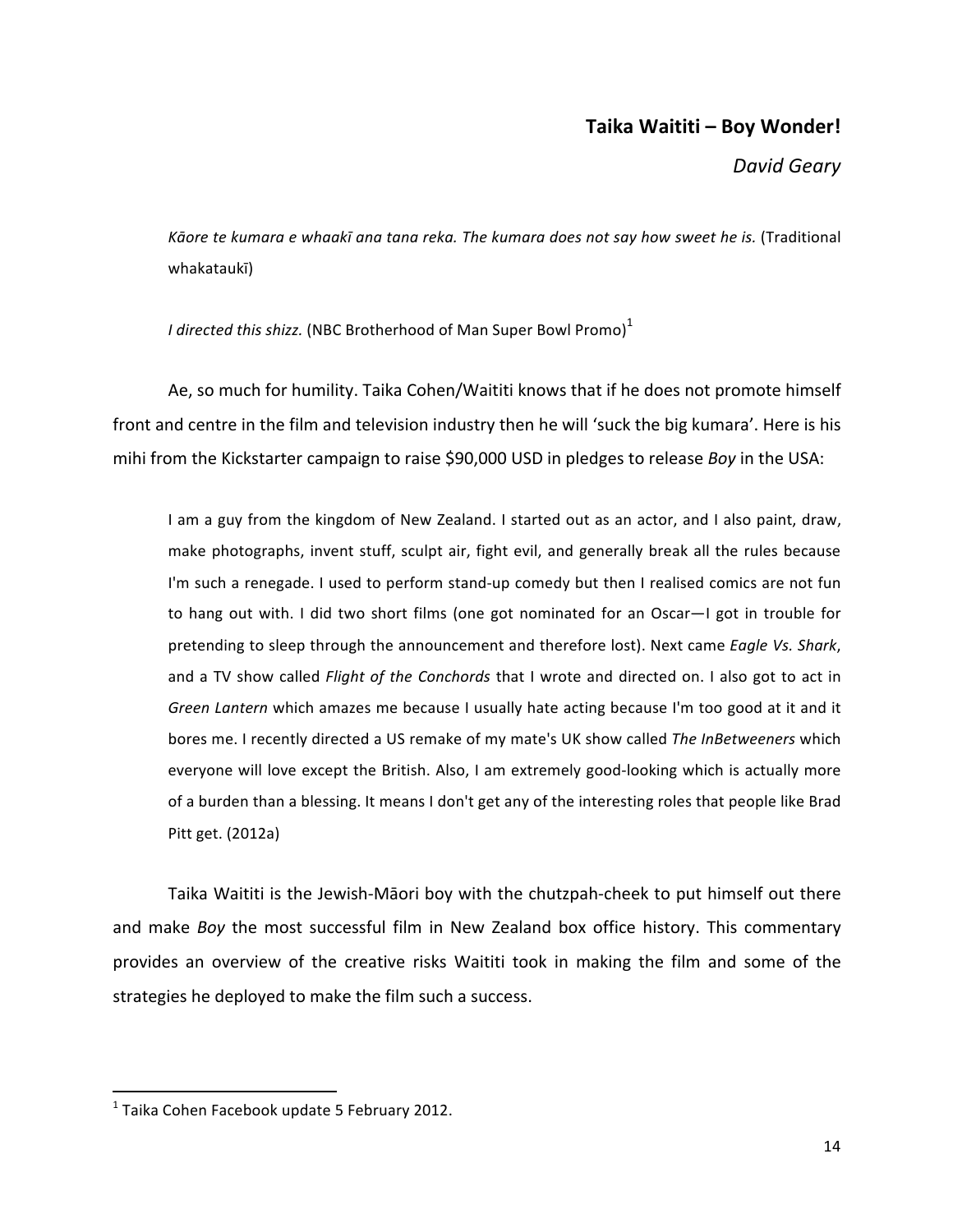I first saw Waititi perform in comedy revues with Jemaine Clement as The Humourbeasts in the late 1990s. Their classic comic play, *Untold Tales of Maui* (2004), contains my all-time favourite comedy line, "Māui...you're a legend". By then Waititi had already starred in the hit movie *Scarfies* (1999). He moved on to television acting gigs in the likes of The Strip (2002), continued to paint, and emerged as a screenwriter and director of acclaimed short films *Two Cars, One Night* (2003) and *Tama Tū* (2004). 

While working on his second feature film, *Boy*, he was also writing and directing for the Emmy nominated HBO comedy *Flight of the Conchords* (2007, 2009), with long time collaborator Jemaine Clement, and Bret McKenzie, who would go on to win the Oscar for best original song for *Man or Muppet* in *The Muppets* (2012). Waititi also directed the first season of Madeleine Sami's award-winning hit NZ comedy Super City (2011), and has emerged as an international commercial director, with work including the *NBC Brotherhood of Man* Super Bowl television advertisement and the *Cadbury Dairy Milk* – *Simply the Best* commercial for Team Great Britain at the London 2012 Olympics.

## **CREATIVE RISKS**

Often when a film becomes popular it seems as though its success was inevitable. But it is important to remind ourselves just how many creative risks Taika Waititi took in making *Boy*, and how easily it could have fallen flat.

### **Written, Directed and Starring Taika Waititi...**

There are many other writer-directors out there, but for Waititi to also cast himself in one of the lead roles of his second feature was a massive risk. It meant he was working his nono off on both sides of the camera – trying to maintain his director's vision, motivate and inspire a crew and then stepping forward to play a critical role. This, as well as working with inexperienced child actors is a risky proposition in itself, albeit something Waititi has achieved before.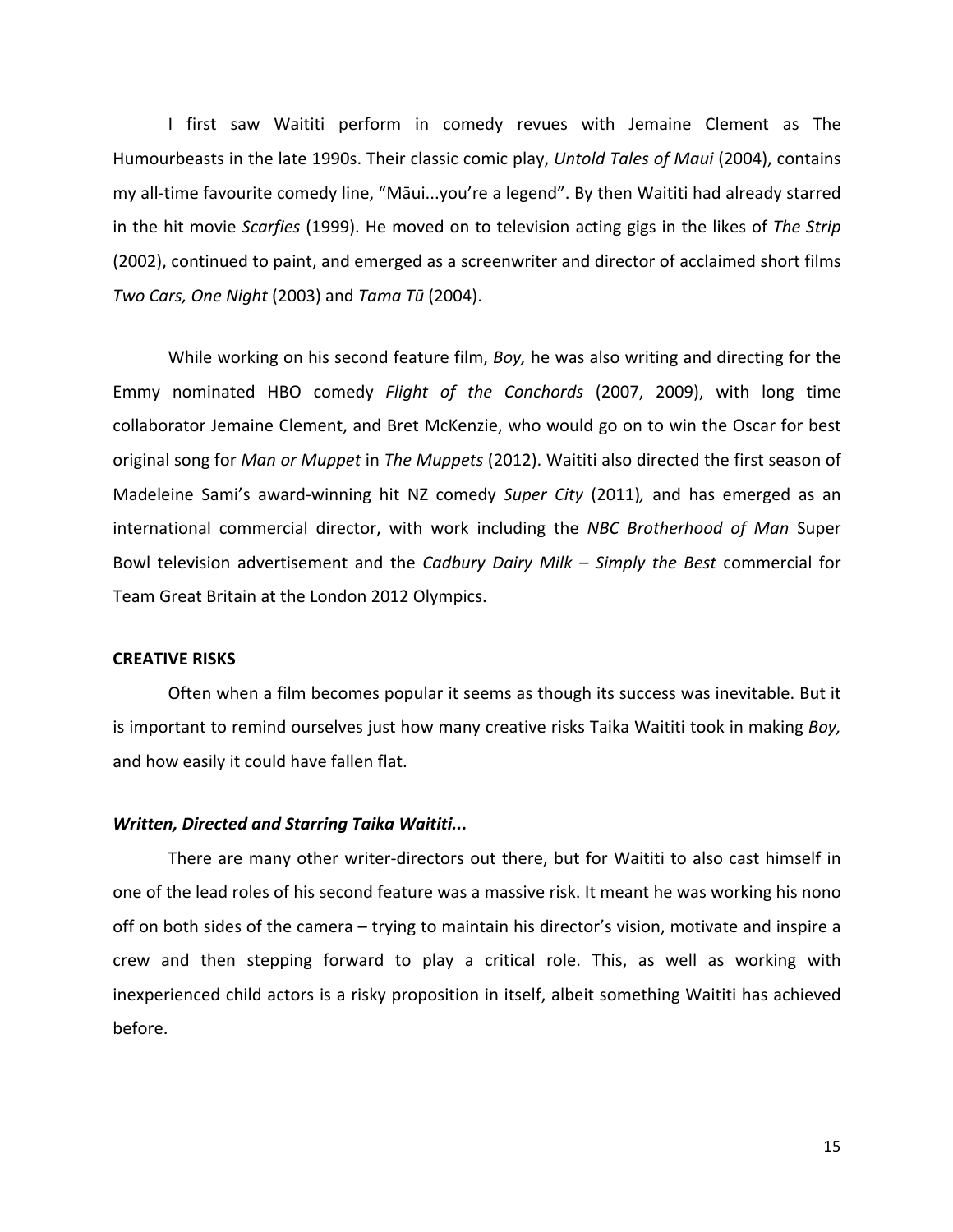Playing the role of Alamein, Boy's father, was not Waititi's first choice. Casting Director, Tina Cleary, auditioned many actors for the wannabe gang-leader/loser dad but no one could realise Waititi's specific vision for the character. Waititi decided he would play it, despite the risk that he would be stretching himself thin and his other roles in the film might suffer. That his portrayal and the film was successful is a tribute to Waititi's versatility and ability to shapeshift like the superhero Boy imagined his father to be, but also to the crew and production team that kept him and the film on track.

When Waititi was nominated for an Oscar for his short film, *Two Cars, One Night* he pretended to be asleep. Waititi claims this was a prank gone wrong (Coleman) as the other nominees had agreed to do the same but decided not to. Waititi may not have won the award, but, in an industry that is all about 'buying eyeballs' people definitely remembered him. This act speaks of his subversive spirit and his joy in playing the jester no matter what the court.

### *"Oh, Not Crayfish Again."*

*Boy's* wide comic appeal also lay in many moments of recognition, such as when the East Coast kids sat down to dinner and one complained, "Oh, not crayfish again." But it also had what all classic comedies need, the joy of wild surprises  $-$  such as wannabe gang leader Alamein modelling himself on a samurai warrior. Sometimes the comedy was broad, such as Boy's fantasy of how his father escaped from prison in a slapstick routine, but the comedy was often cleverly undercut with moments of high drama, where we went from laughing at Boy to feeling his pain.

So, the second major creative risk that *Boy* takes is to make a comedy from material that is not ostensibly funny. The film features neglected children, absent fathers, bullying, minors running drugs, gang members, violence, swearing, sexual references, kids boozing and smoking dope and a mother dying in childbirth  $-$  not your standard comic fare. But the film uses comedy as a positive changing force  $-$  to deal with 'heavy' issues without the dull moralising that can weigh down similar dramatic material.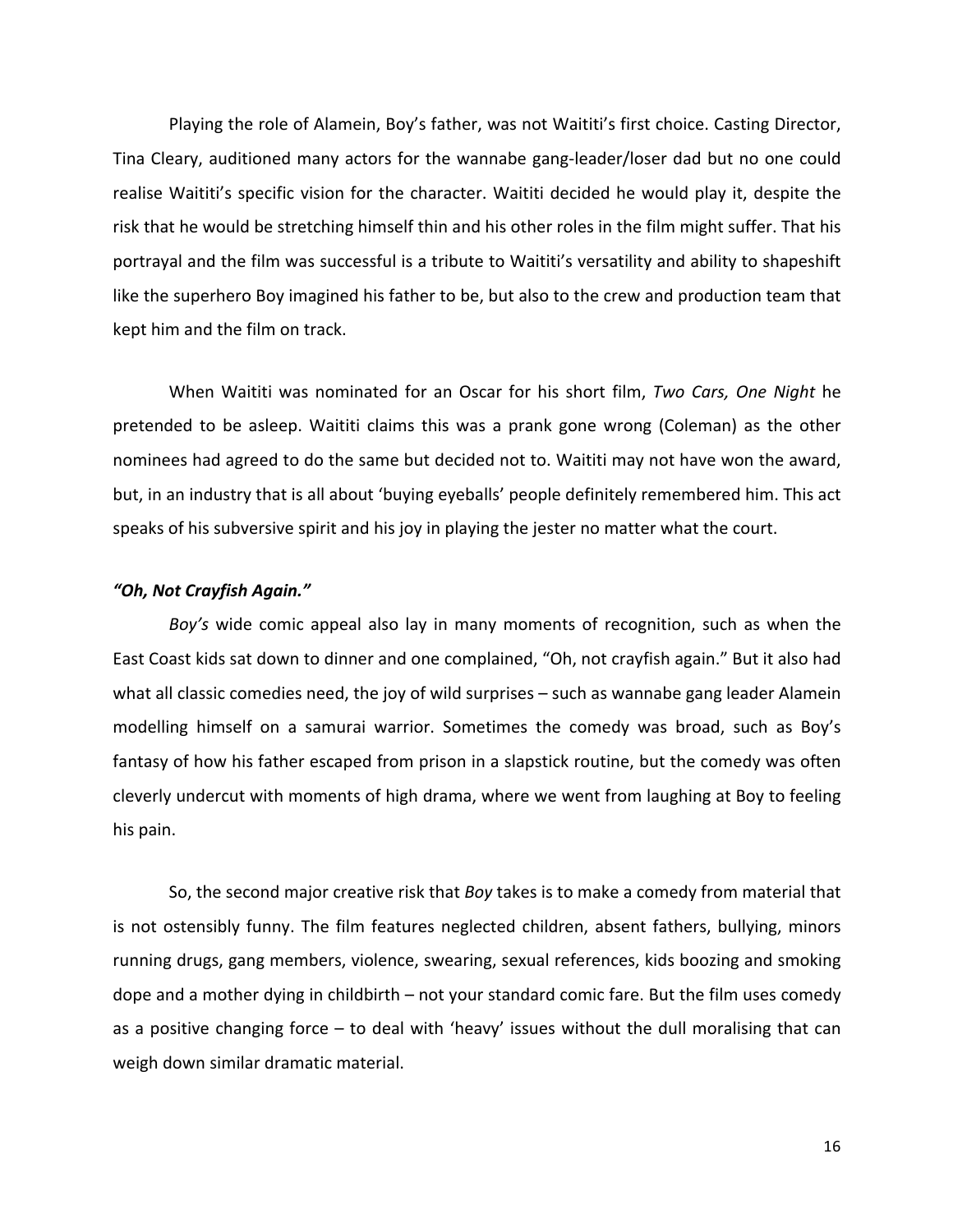The best example of this comes in 'The Jacket Scene', half way through the movie. In terms of story structure it is the point of no return – beyond which lead characters will be changed forever, and can not return to their former selves. In the scene, Boy has 'borrowed' his father's *Crazy Horses* jacket and wears it down to the local shop. By this time Boy has found his father's buried loot, buys all his mates popsicles, wants them to call him "Little Shōgun" as he brags about "rooting" Chardonnay and warns her new boyfriend that he'll make him drink a "gumboot of knuckles and sandwiches". It is a funny scene but Boy is most definitely pride waiting for a fall. It arrives in shocking fashion when Alamein's car promptly pulls up, he jumps out and rips the jacket off his son, humiliating Boy in front of everyone. After this, Boy surely would have no more illusions and tell no more stories about his father, who is clearly a bully and a loser. Yet, the hero (and resilient child) that Boy is, he chooses to forgive his father two scenes later, when Alamein appears outside his window that night to apologise, and ask if his son can handle having a father who has "a bit of the Hulk in him".

After Alamein has attacked his son, the truth-speaking shopkeeper Auntie points out that Alamein is the real "frikkin' egg" who needs to be taught a lesson, and not, as Alamein claims, Boy. Alamein will later realise he is indeed the one who needs to grow up, grieve for his wife and be there for his kids. So this is a 'coming of age' story for both father and son, something that gives it a stronger dramatic undercurrent than the average comedy.

#### *Popular Culture and Māoritanga*

A mix of popular culture and Māoritanga can be found in the film's opening, where traditional and modern Māori are blended together to make a 'cinematic mihi' that invites us onto Waititi's 'movie marae'. The opening shot is of a billboard that states "You are entering the lands of Te Whānau-ā-Apanui". Then it cuts to a blackboard with "1984" and the words "WHO AM I?" Boy welcomes us to his interesting world, and gives us his whakapapa - Nan looks after him, his brother Rocky and some younger cousins. His grandfather fought with the Māori Battalion in WWII, which is how his father got the name, Alamein. His Auntie does just about all the jobs in town, and he has a pet goat called Leaf. In his 'cinematic mihi', Boy also acknowledges his kaumātua – Michael Jackson.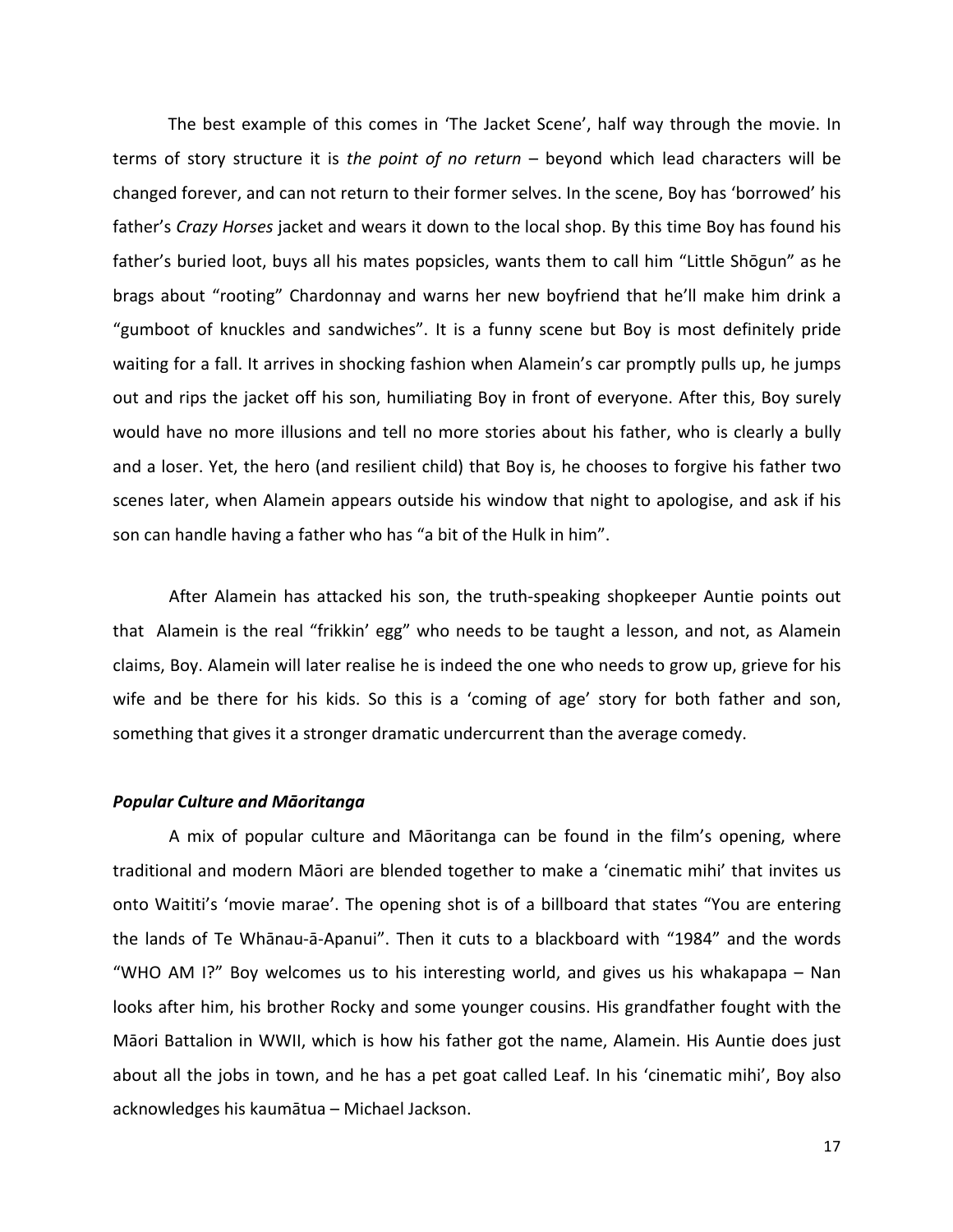This is after the opening credits of the movie have featured a quote from *E.T.:* The *Extra-Terrestrial* (1982), "You could be happy here... we could grow up together." It is an engaging and surprising introduction. We are entering into a really interesting world, one where popular culture and Māoritanga will be mashed up in a unique way. One of the most surprising things is just how many references to 1980s popular culture *Boy* embraces. For an audience who grew up in these times there are many personal connections to be made  $-$  love them or hate them – to Fonzie, The Goodnight Kiwi, Billy T James, Prince Tui Teka, *Poi E*, The *Incredible Hulk* (1978-82)*, The Dukes of Hazzard* (1979-85), *The A-Team*, (1983-87) *Shōgun* (1980)*, Smurfs* (1981-89)*, E.T.: The Extra-Terrestrial* (1982)*, Dallas* (1978-91), *Dynasty* (1981-89), *Falcon Crest* (1981-90), *Thriller* (1983) and Michael Jackson.

To include so much popular culture is also risky. It could have seemed tokenistic, and alienated those audience members who did not grow up with all these things. But for all the references that some might miss there were others they got. As it turned out one of the people most disturbed by the movie's pop culture references was influential US movie critic Peter Debruge:

Waititi has scrubbed away all the culturally specific traits from his growing-up-Kiwi comedy, concentrating instead on the same things that might infatuate any other 1984-era moppet: a schoolyard crush, a missing dad and, above all, Michael Jackson... Long since severed from their tribal past, these kids have names derived from pop culture - Like Dynasty, Dallas and Falcon Crest – and their conversation revolved mostly around music, movies and girls. (2010)

Aue! Perhaps the kids should have been discussing the Treaty of Waitangi? Debruge went on to say in his review, "Only Boy's kid brother, Rocky (Te Aho Eketone-Whitu) seems remotely spiritual, spending his free time at his mother's grave (she died during childbirth) and daydreaming about magic powers (blending comic book fantasy with a sense of Māori mysticism)."

Debruge's criticism is unfair because it does not recognise several instances where Boy is clearly in touch with his "tribal past". He gives the aforementioned mihi at the start of the film, he says a karakia as a grace before the other tamariki eat, he is careful to make sure Rocky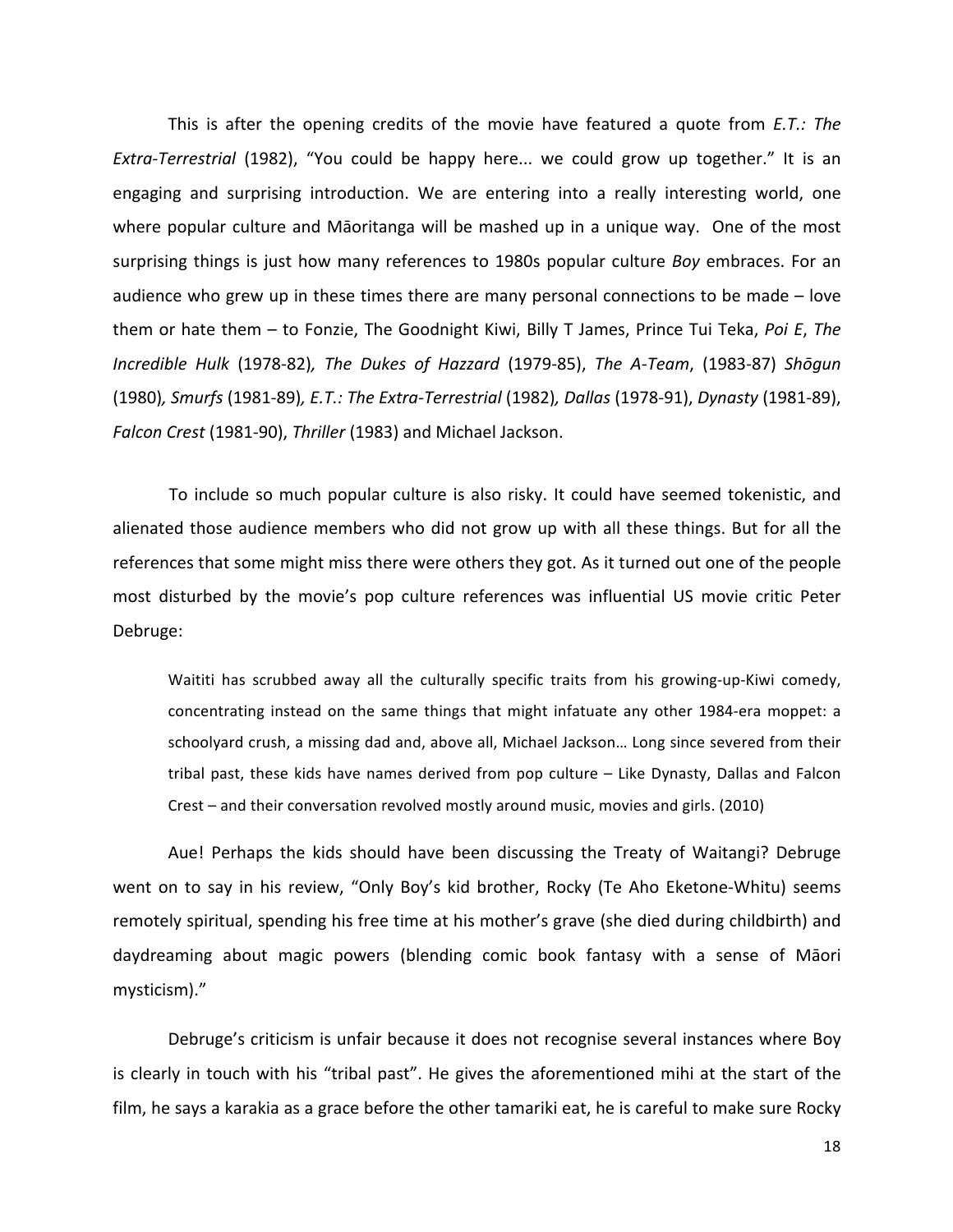washes his hands after leaving the urupā, and when his father talks about Shōgun, Boy likens them to Ariki. His father replies that "Samurai are better than Ariki". This illustrates to an informed audience just how alienated Alamein has become from his heritage, and not Boy. Jo Smith further unpacks Debruge's expectations of Indigenous creatives in her article in this issue.

### *Michael Jackson – Graverobbing or Homage?*

Finally, in the analysis of creative risk, there was the curveball that no one saw coming. On 25<sup>th</sup> June 2009, Michael Jackson died of respiratory arrest after intoxication with the powerful anaesthetic propofol. His personal physician was later convicted of involuntary manslaughter. Jackson died while *Boy* was in post-production. The makers now faced the possibility that including anything about Jackson in their film could be seen as bad taste: as cashing in on the star's tragic demise. Instead, I believe this gave the film an edge, as, in the wake of Jackson's death, *Boy* allowed many of us to again appreciate the huge influence his music and moves had on a generation. And that nostalgia for the Jackson of the 1980s resurrected him from the 'Wacko Jacko' of tabloid press and court case that tainted his image in later years.

### **SUCCESS STRATEGIES**

# *"It's Business Time"*

 

The table below allows us to evaluate the financial success of *Boy* (New Zealand Film Commission). It sets out the top fifteen New Zealand films at the local box office as of 29 February 2012.<sup>2</sup> There are several points to be gleaned here. Firstly, *Boy* is way out in front, earning over \$2 million more than its nearest rival, *The World's Fastest Indian. Boy* is an original screenplay which is traditionally a harder sell – when the majority of the top earners are adapted from successful books or based on true stories. It is also not a sequel. It is heartening to see that four of the top six movies are 'Māori' films, and that *Boy* carries on the tradition of Māori film performing exceptionally well at home. Interestingly, Waititi appears further down

<sup>&</sup>lt;sup>2</sup> This table excludes Jane Campion's *The Piano* and Peter Jackson's *Heavenly Creatures* and *Lord of the Rings* trilogy as they were mostly financed overseas.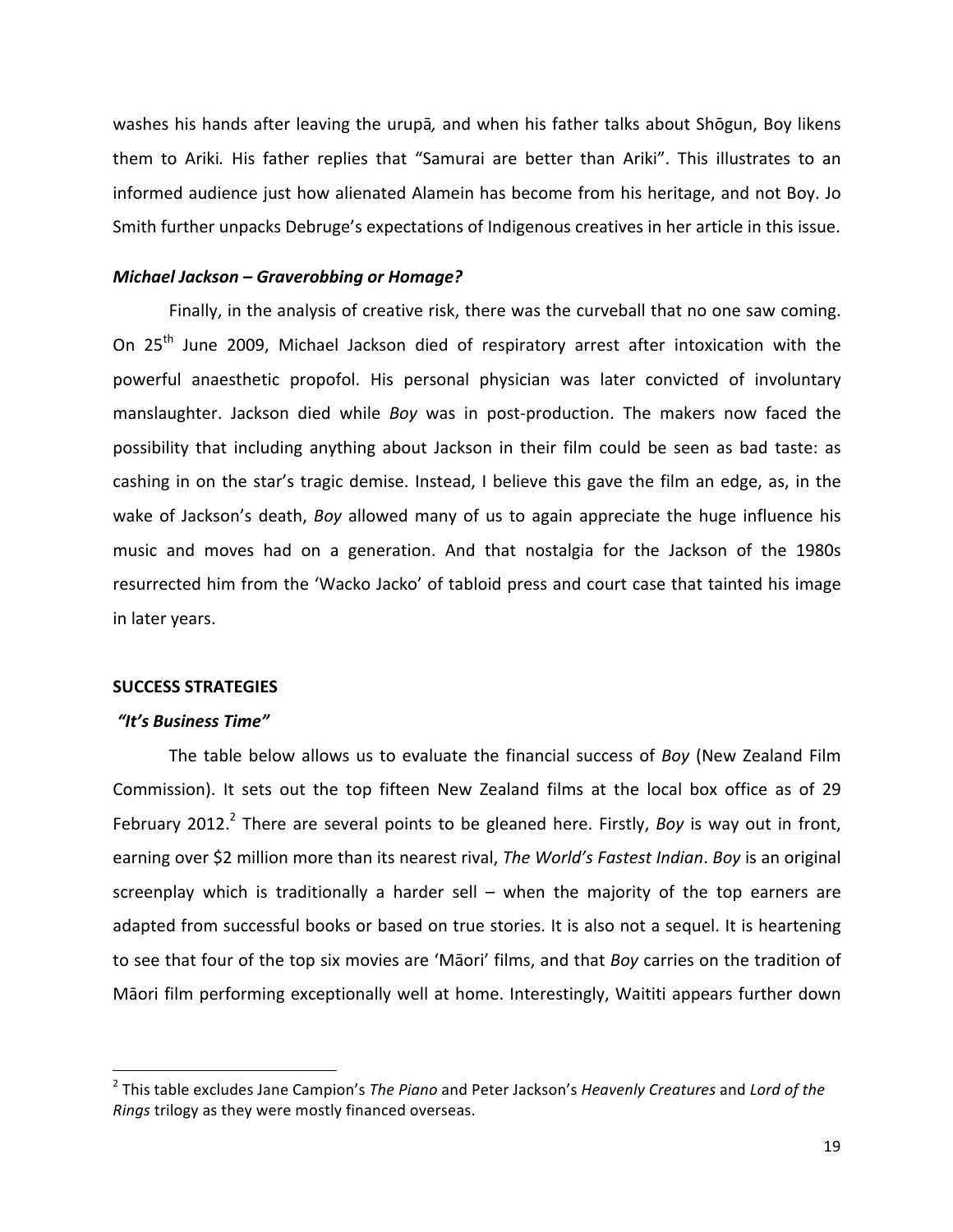the list as one of the lead actors in the film *Scarfies*, an experience which may have served as an apprenticeship in how to make a hit movie.

|                | Amount<br><b>\$NZD</b> | Film                                   | <b>Director</b>       | Year    | <b>Screenplay Origin</b>           |
|----------------|------------------------|----------------------------------------|-----------------------|---------|------------------------------------|
| $\mathbf{1}$   | 9,294,450              | Boy                                    | Taika Waititi         | 2010    | Original                           |
| $\overline{2}$ | 7,047,000              | The World's Fastest Indian             | Roger Donaldson       | 2005    | Biography                          |
| 3              | 6,795,000              | <b>Once Were Warriors</b>              | Lee Tamahori          | 1994-95 | <b>Adapted from Novel</b>          |
| 4              | 6,400,000              | <b>Whale Rider</b>                     | Niki Caro             | 2003    | Adapted from Novella               |
| 5              | 4,075,000              | Sione's Wedding                        | Chris Graham          | 2006    | Original                           |
| 6              | 3,200,991              | What Becomes of the Broken<br>Hearted? | lan Mune              | 1999    | <b>Adapted from Novel</b>          |
| $\overline{7}$ | 2,420,000              | <b>Footrot Flats</b>                   | Murray Ball           | 1986-87 | <b>Adapted from Cartoon Series</b> |
| 8              | 1,910,000              | Second-hand Wedding                    | Paul Murphy           | 2008    | Original                           |
| 9              | 1,813,572              | The Topp Twins: Untouchable<br>Girls   | Leanne Pooley         | 2008    | Biography                          |
| 10             | 1,792,700              | Sione's 2: Unfinished Business         | Simon Bennett         | 2012    | Original                           |
| 11             | 1,600,000              | Goodbye Pork Pie                       | <b>Geoff Murphy</b>   | 1981    | Original                           |
| 12             | 1,505,842              | In My Father's Den                     | <b>Brad McGann</b>    | 2004    | <b>Adapted from Novel</b>          |
| 13             | 1,259,626              | <b>Scarfies</b>                        | <b>Robert Sarkies</b> | 1999    | Original                           |
| 14             | 1,135,685              | Out Of The Blue                        | <b>Robert Sarkies</b> | 2006    | Docu-drama                         |
| 15             | 1,123,061              | Home By Christmas                      | Gaylene Preston       | 2010    | Original                           |

The first caveat to this table is that the dollar figures are for the years the films were released and not adjusted to match the price of a box office ticket in 2012, when the table was compiled. One can then argue that the likes of *Once Were Warriors* or *Footrot Flats*, released in 1994 and 1986 respectively, should rate higher here. That said, the box office of Boy and other recent films, such as Sione's 2, were dented by illegal downloads of the films being made available on the internet, something that the earlier films did not have to compete with but is an unwelcome reality for all films made in the last few years.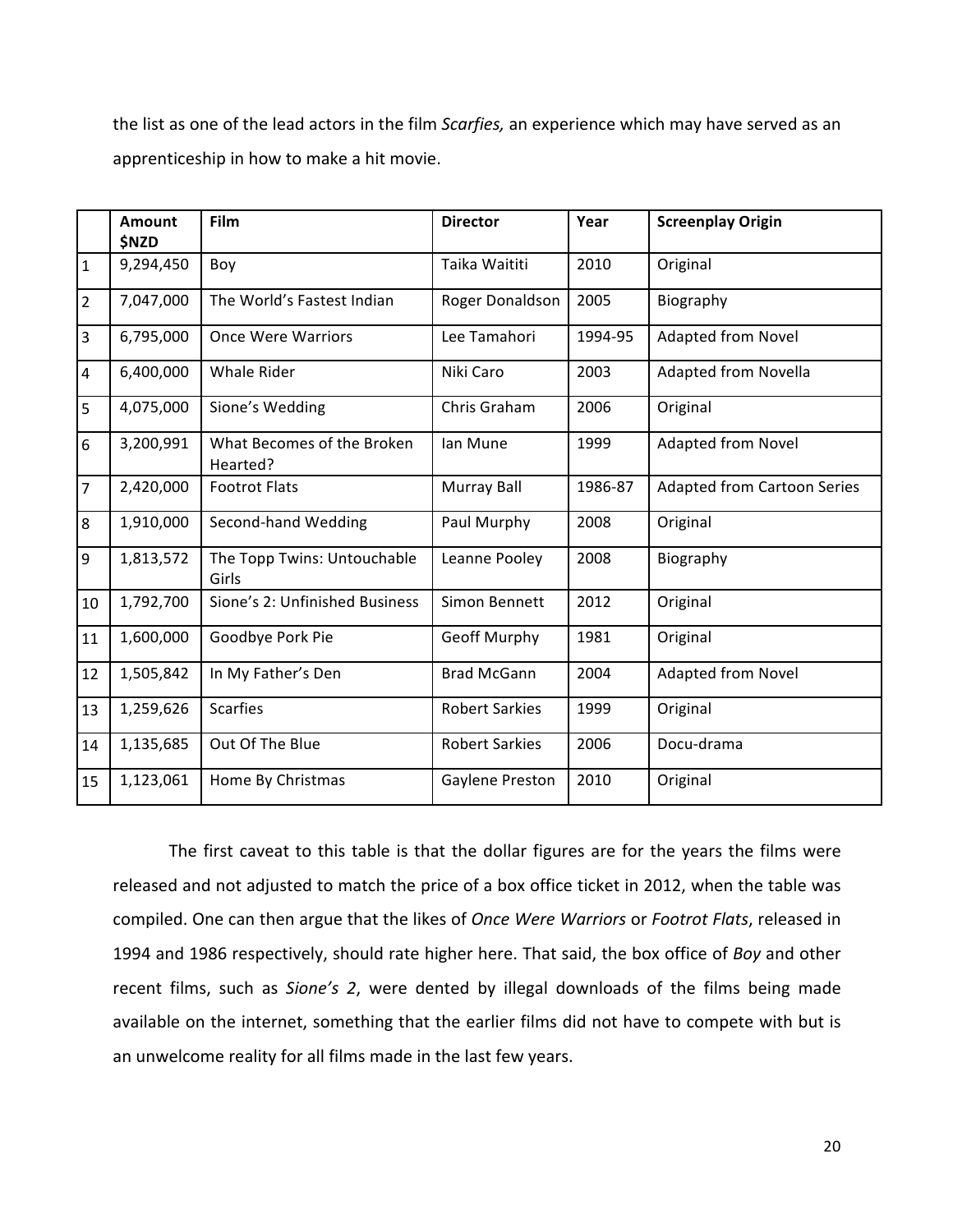The second caveat to consider is that although a film may have performed extremely well at the box office, this does not necessarily mean that it made its makers a huge profit. Often, the advertising and distribution costs of a film are so high that the income barely covers the costs. However, this is more the domain of forensic accountants and what we should celebrate here is that *Boy* is acknowledged as a stellar commercial success at home, and that many Kiwis went to see it. Just how successful the US distribution of *Boy* has been financially, has yet to be determined.

### **The Use of Social Media**

In 2009, when Waititi's film was just getting rolling, it was not as common as it is now to launch a Facebook campaign to sell a movie. Before it was released, Waititi posted YouTube clips from the film to help promote it. He also Facebook-friended a lot of people, making sure he was accessible to as many as possible to get the word out. As of 13 September 2012, Taika Waititi "Public Figure" has 2817 Facebook 'Likes', Taiki Waititi – Actor/Director has 500 'Likes', and Taika Cohen has 1415 Facebook Friends.

Waititi was also the first New Zealand film-maker to use Kickstarter.com to gain funds to release a film in the US market. With a goal of \$90,000 (USD), Waititi's innovative and aggressive social media strategy eventually raised  $$110,796$  (USD) from 1826 'pledgers' – another testament to his popular support. The film opened in select cinemas around the United States with Waititi attending every premiere. In the process the film garnered some very positive reviews which offset the disappointment of Debruge's *Variety* review. As a pledger to Waititi's Kickstarter campaign, I can personally confirm that he kept us all well informed of the film's progress in the US with entertaining updates. One example was the email he sent when the birth of his baby girl caused a delay in honouring his pledges: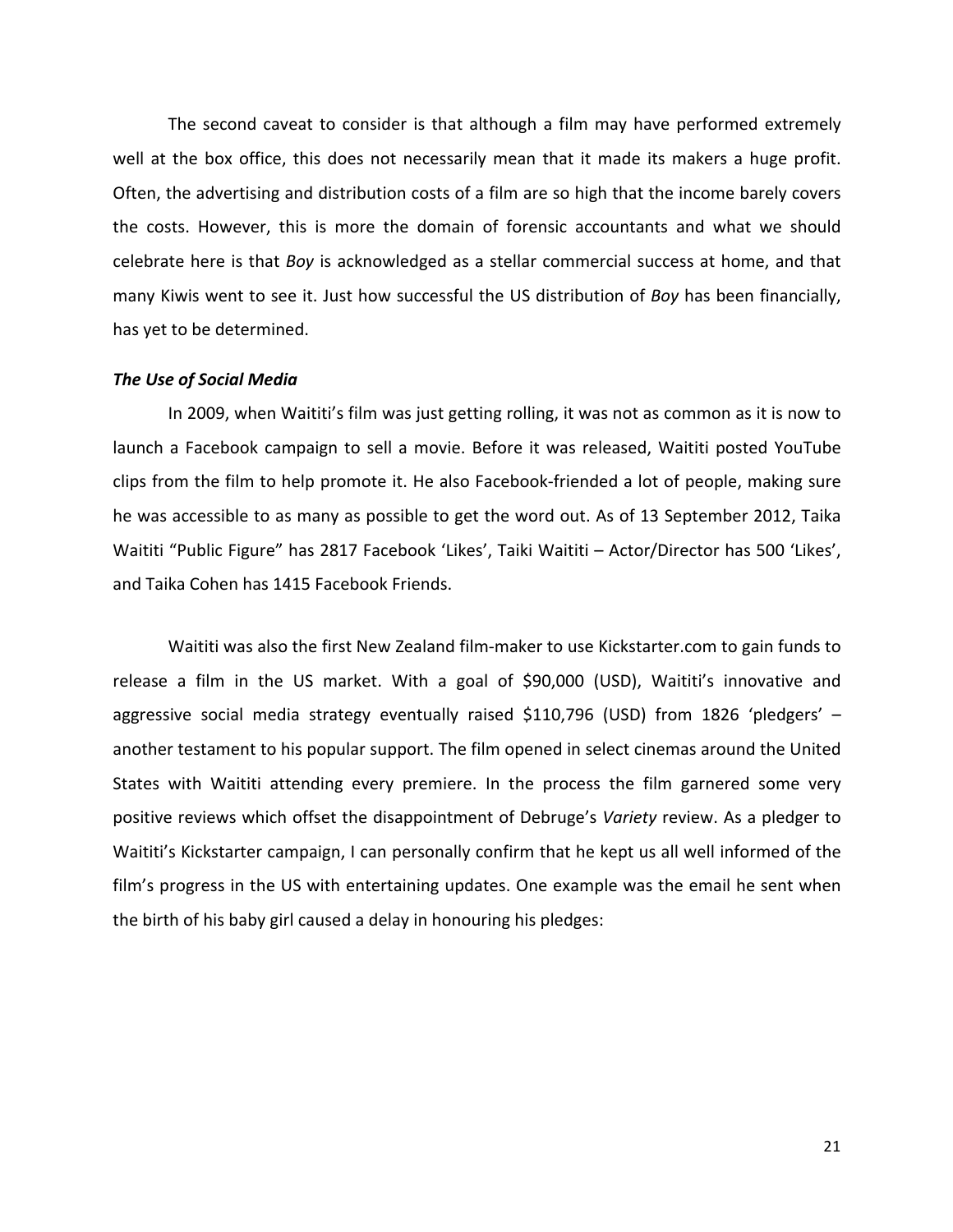Hello all of you! Okay, many apologies for the slackness. I have been raising the child and recently moved back to NZ to start a new film. It's Winter here. WINTER. This new film is about NZ vampires. Because obviously what the world needs now is another movie about vampires.<sup>3</sup>

Waititi's ability to spread the word, creating intimacy and loyalty through social media helped get him and *Boy* the essential 'word of mouth' it needed to become a hit. He appears genuinely excited that so many people want to support and celebrate him, and this ensures his fans remain committed to promoting him and his films in the future.

#### *Identity as a Film-Maker*

Waititi talks about not being in the industry to make money, but that by having fingers in lots of pies he can stay alive (Coleman). But there is more to it than that. He also states, "I don't ever want to be seen as a Māori artist. I'd rather be an artist who just happened to be Māori – and not like my art must always, and necessarily, reflect being Māori" (2009). I believe this speaks to a genuine fear that artists of any form can be pigeon-holed all too easily. And those who survive and thrive choose projects that ensure they are seen as flexible as possible.

After his two successful Māori-themed shorts, Waititi was astute enough not to get ghettoised as a 'Māori artist'. He made sure he kept his career strong in the alternative comedy scene by working on *Flight of The Conchords, Radiradirah* (2010) and in the mainstream by acting in the big budget US film, Green Lantern (2011). That said, it was on the strength of his two acclaimed 'Māori' shorts that Waititi was invited to the Sundance Institute to do film script development to turn *Two Cars, One Night* into a full-length film. However, he resisted pressure to make this film his debut feature. Instead, he chose to direct another script he'd been working on, the comedy of Kiwi geek love that is *Eagle vs. Shark.* 

In the Catalogue for *Boy*, Waititi is quoted as saying, "I see Eagle vs. Shark as my second film. I learned a lot on the project but it's a film I made so that I could take people by surprise, because it wasn't the film they were expecting from me" (New Zealand Film Commission).

 $3$  Personal communication Taika Waititi. Email 7 August 2012.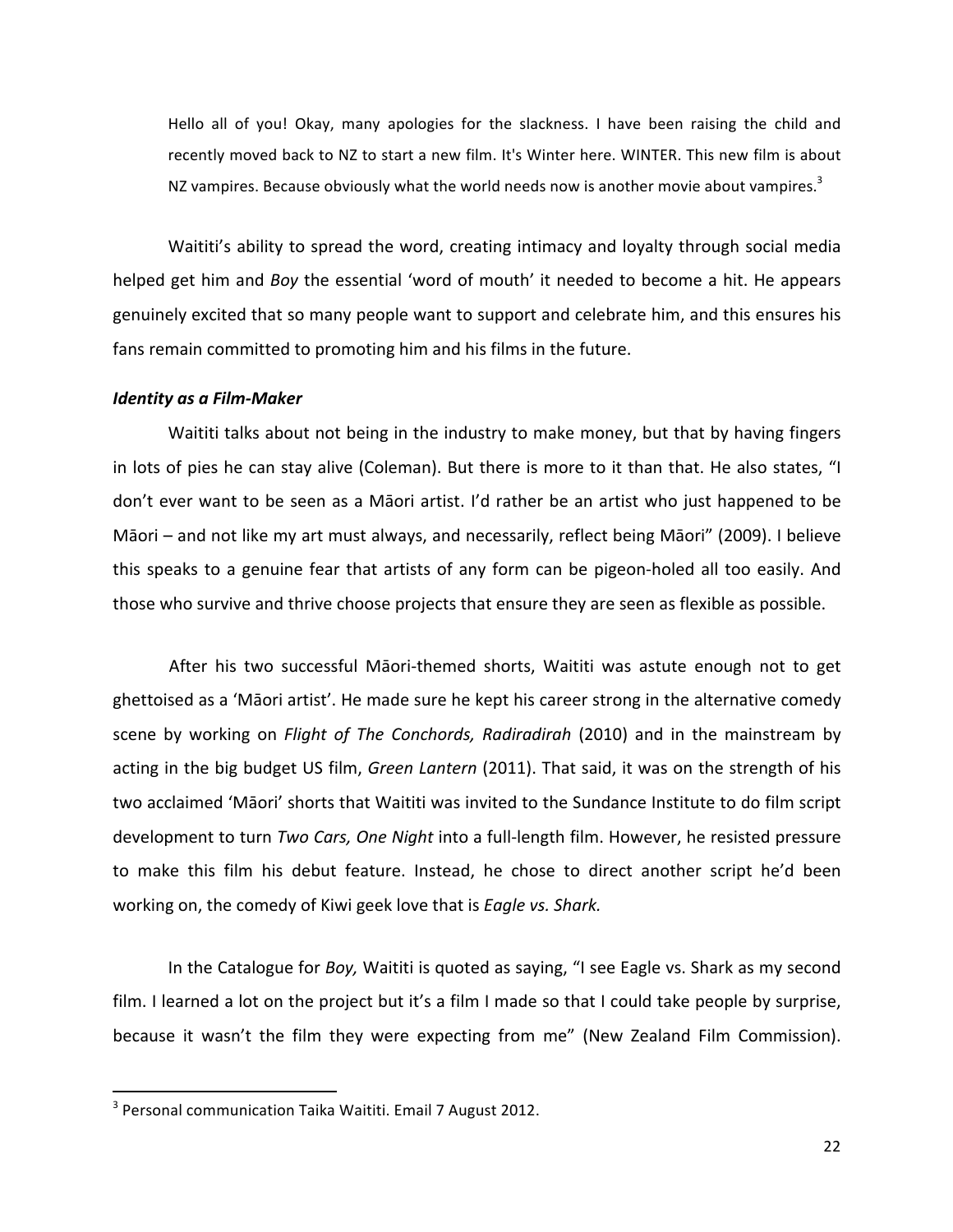Surprising us and not letting us pigeon-hole him is clearly important to Waititi. *Eagle vs. Shark* was a chance to learn the ropes as a feature director before he embarked on *Boy*. Although *Eagle vs. Shark* was not a big hit, it has charms as an alternative comedy in what Waititi himself has called an 'anti-romantic' vein, exploring the pain and awkwardness of relationships in a comic way. However, it lacks the true connection with characters and satisfying climax that we get with *Boy*. Waititi showed maturity to not rush into cashing in on the success of *Two Cars, One* Night and maintained control of his career. He learnt what he needed to from his debut feature then moved on to make *Boy* when he was ready to make it the triumph it is.

#### **"***What's Potential?" – Cast and Characters*

In the part of Boy the film is blessed with one of the most likeable young characters to grace a film. From Anna Paquin in *The Piano* (1993) to Keisha Castle-Hughes in *Whale Rider* (2002), and Waititi's own *Two Cars One Night*, New Zealand has discovered several unknown child actors who have given luminous performances. James Rolleston joins their rank with his portrayal of Boy, a kid full of bravado but also capable of making us feel his hurt. But Boy is not alone, and special note should also be made of his brother in the film, Rocky, played by Te Aho Eketone-Whitu with great vulnerability. He is the perfect foil to Boy and their scenes together light up the screen.

Waititi must take much of the credit for helping to cast and then direct child actors to deliver such natural and sensitive performances. But in the part of Alamein, Waititi also delivers a fine performance himself. We have waited a long time for someone to update Billy T James' mad Māori-Mexican cowboy, the Tainui Kid, from *Came A Hot Friday* (1985). Waititi's portrayal of Alamein has all that crazy comedy but dramatic weight, too.

Turning to the script, the strength lies in the central relationship between Alamein and Boy. It is dynamic, full of conflict, and gives the movie a strong dramatic through-line. This is helped by Boy spelling out clearly what his objectives are: he wants his Dad back, to get with Chardonnay, and to see Michael Jackson live. These three threads help give the film drive and momentum as we follow Boy's struggle to achieve these things. By movie end, he fulfills his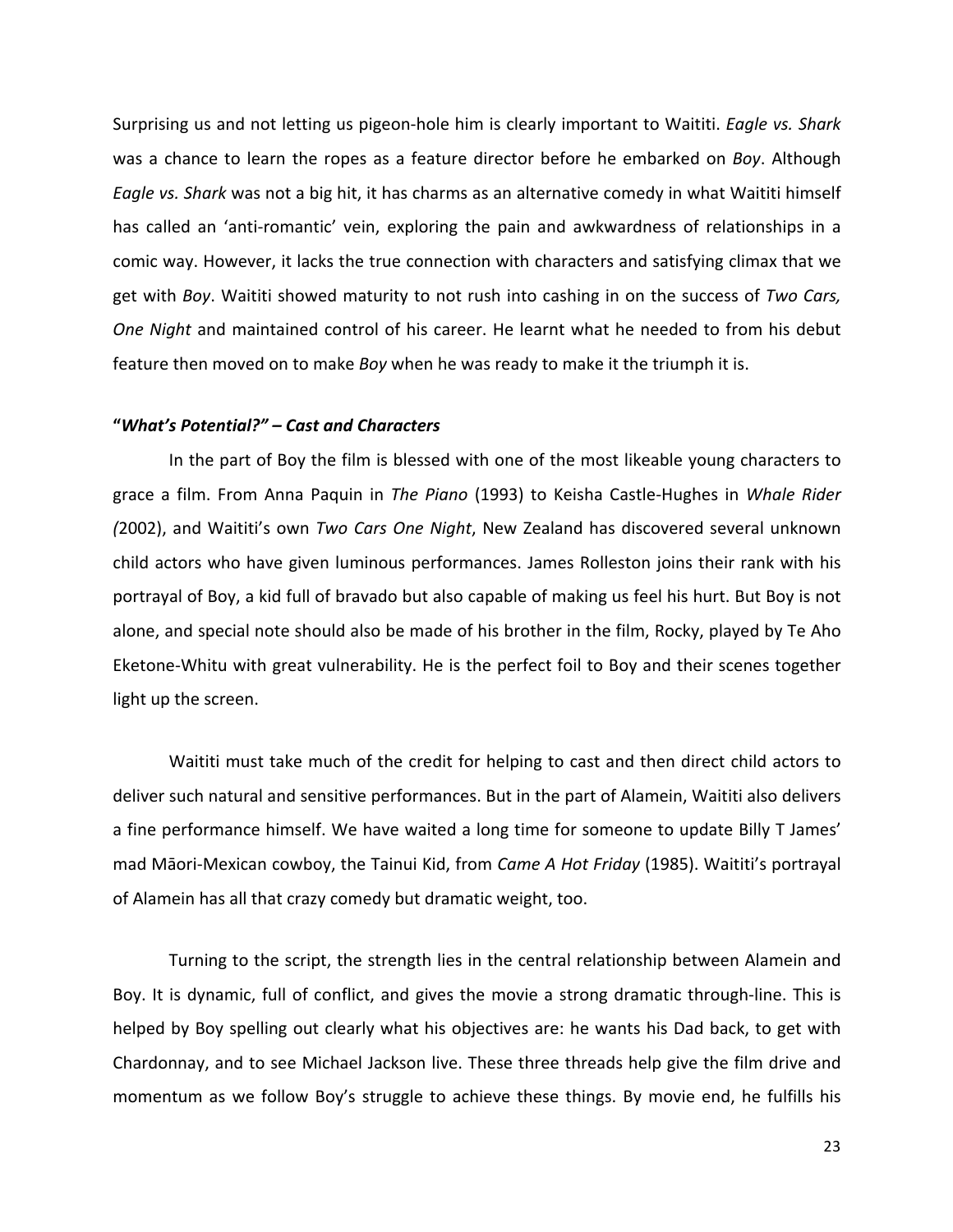potential to realise that growing up does not mean smoking, drinking, ditching the whanau and pretending to be staunch. He still wants his Dad back, but not before Alamein grows up and allows Boy to enjoy being a boy again.

Although the secondary characters have potential I believe they do not all get to realise it. Rocky has a belief that he has powers but they never quite pay off. Why, for instance, does he not try to use them to find his father's missing loot? Rocky's climactic scene, where he holds a sparkler and roller-skates towards down-and-out Dad to say, "I'm sorry for killing Mum", seems a little contrived. Especially when compared to what happens next  $-$  Boy attacks his father for failing to be there when their mother died. The latter is a shocking, revelatory moment, but I wonder why Rocky does not join in the fray and attack Boy. After all, it is Boy who told his little brother that Rocky killed his mother because she could not handle his powers. Rocky could realise what a terrible guilt trip Boy has laid on him and confront his brother. Then absent Dad could see his two sons fighting, realise that so much has happened he does not know about, and that he needs to step in and sort it out.

Rocky could have been more central to the story, a stronger character, but instead he is often sidelined by hanging out at his mother's grave or with the "Mental Fulla". Weirdo is another character who fails to deliver fully on his potential. I find his presence at times confusing, especially at the big reveal towards the end when Weirdo somehow embodies the spirit of their dead mother. This is what I take from how we first see her sitting on a log, then cut to the Weirdo sitting in the same place, when she/he saves Boy from his fall off the bridge. I could see the movie working without Weirdo. Then Rocky, or the Auntie, could save Boy and strengthen one of these relationships.

The 'Bridge Scene' does, however, showcase Waititi's strength at composing striking images that speak volumes. It is here that a group of lycra-clad cyclists stream past Boy, failing to notice the danger he is in of failing off the rail. As the cyclists are all Pākehā, it serves as a subtle commentary on how the two cultures operate at different speeds, failing to see each other. Waititi uses a cinematic image to make a point that he does in a far less subtle way when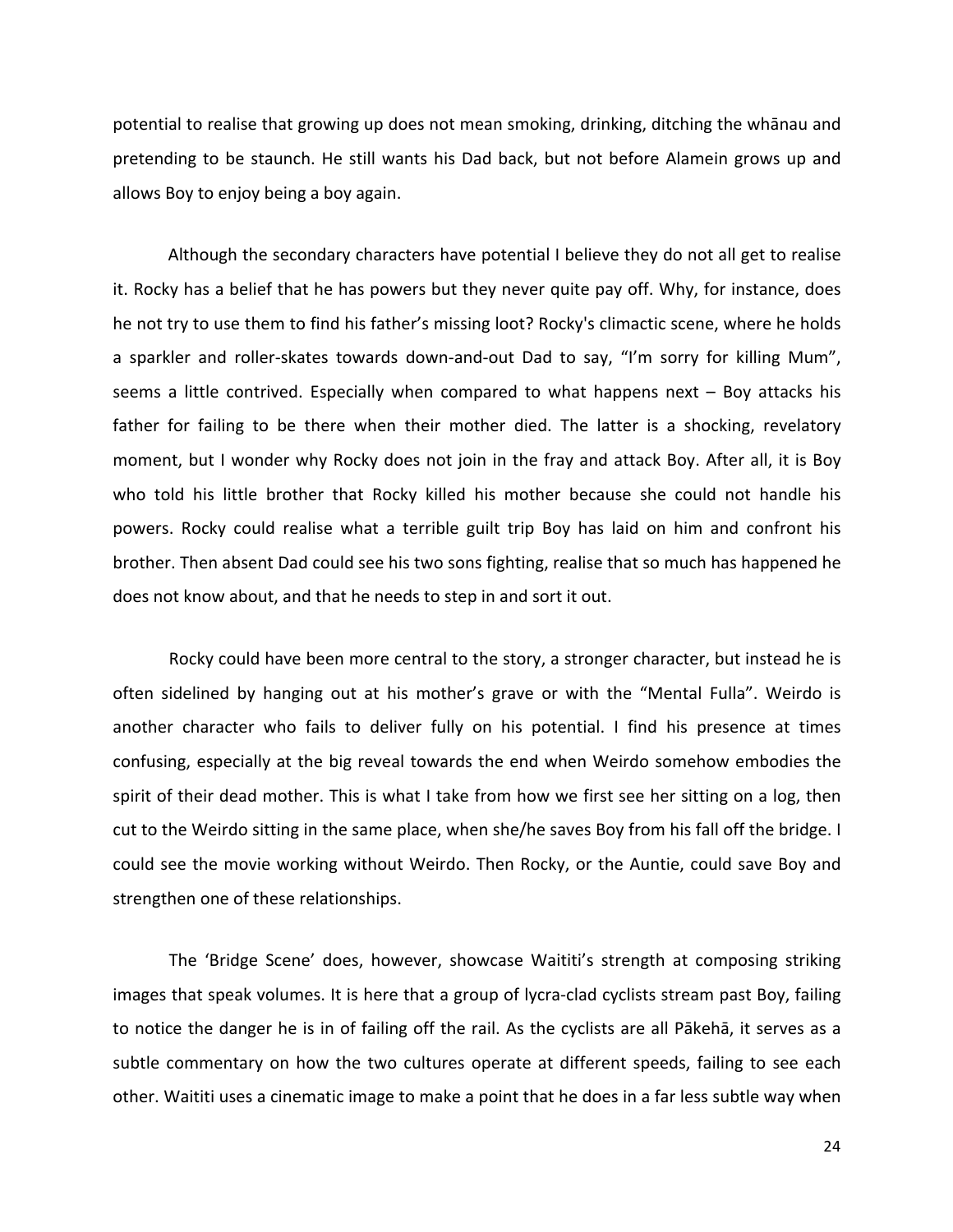Boy asks the Pākehā school teacher what potential is, and is told bluntly "It's 3:30. I'm off duty". Another instance of this is the scene most resonant of *Two Cars, One Night*, where Boy and a mate are waiting in a car outside the pub. The mate warns him, "Don't end up like the other dope heads around here  $-$  laughing at nothing and crying at everything". It comes across as strangely preachy, something that need not be said as it is already clear this terrible fate could easily befall Boy.

Another character still waiting for her potential to be realised is Boy's Auntie. She is there when Boy is stripped of his jacket, and berates Alamein severely for this, but then offers no support to Boy when his father has gone. It seems an opportunity missed, as though no adults care for any children in this place. Also, it seems reasonable to assume Auntie knows Nan has gone off to a tangi so why couldn't she check in on the kids left at home? She could also turn up at Alamein's Crazy Horses' party to stir things up and crack some 'eggs'. In 'The Jacket Scene' she also hints at unfinished business with Alamein, as she knew his dead wife, but, again, there is no follow up.

Like the film *Whale Rider, Boy* relies on the death of the mother in childbirth as the tragic back-story that leaves a child in need of healing. In the two films a 'salt of the earth' Everywoman (both played extremely well by actor Rachel House), serves as the adult female influence in the story. But in both these otherwise successful films I feel bereft of a strong adult woman character, and the added complexity that would give.

Perhaps a bigger dramatic challenge in *Boy* would have been created if Boy's mother was still alive, living in the district, but the kids had been whāngai to Nan. Then when Dad escapes from prison he not only gets to find his lost loot, and bond with his boys, but also deal with his angry ex-partner. Then Alamein could grow up to have some adult relationships with other adults. As it is, I find a certain heaviness creeps in whenever the mother's death is referenced. I think her being alive would have avoided this, and avoided the Whale Rider comparisons. Then again, perhaps that is just me, the envious scriptwriter, speaking.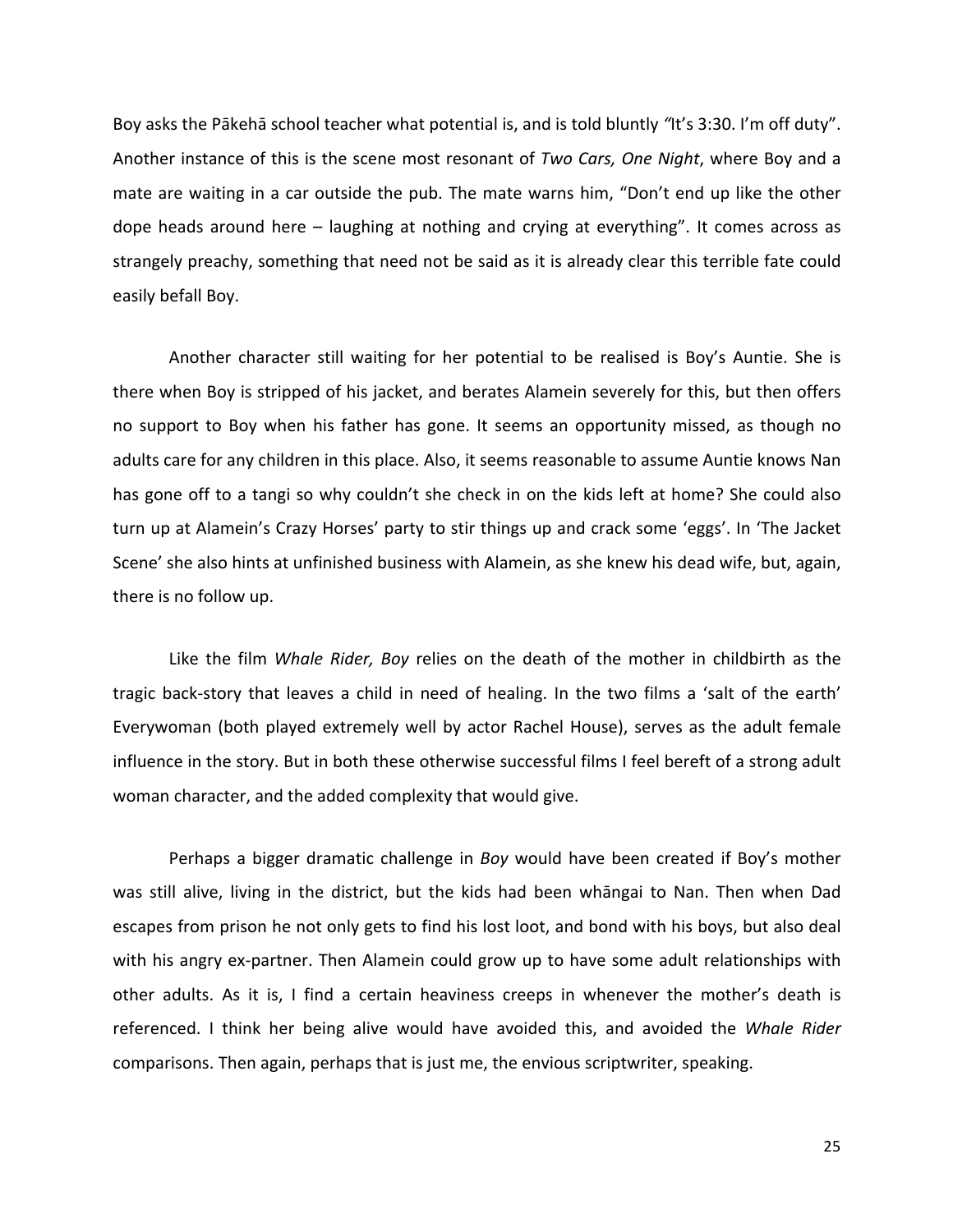### **SUMMARY**

*Boy's* minor weaknesses are quibbles easily overcome by the charm and humour that pervades much of the film. The smiling face of Boy on the poster is also the cheeky grin of Waititi that fills every frame. He has taken huge risks but when we see how much he enjoys being a samurai one second, Michael Jackson the next, and how much potential he has created around him, then his fun is infectious. There is a joy in the performances and film-making that comes from his love of playing many different parts. He likes to play the fool especially, but takes it very seriously, with an awareness that though tragedy can be cathartic, comedy has the power to heal.

# **ACKNOWLEDGMENTS**

Thanks to Jasmin McSweeney, Marketing Executive for New Zealand Film Commission, for her assistance with this article.

David Geary (Taranaki) is a playwright, poet, fiction and screenwriter. Geary's plays and *television scripts have been widely performed and screened, winning several awards. In 2003, VUP* published his book of inter-linked short stories A Man of the People, and he's currently writing a novel for Huia Publishers, Henare VIII - A Gory Story for Boys. In 2010, he was Senior *Lecturer for the MA in Scriptwriting at the IIML – International Institute of Modern Letters – at* Victoria University of Wellington. He currently lives in Canada where he teaches playwrighting at the PTC, Playwrights Theatre Centre, Vancouver; and will dramaturg a new First Nations' play at the Weesageechak Festival 2012 for Native Earth Theatre Company of Toronto. He tweets *haiku as gearsgeary.*

## **WORKS CITED**

Coleman, James. 'Taika Waititi Reveals Real Story Behind 'That' Oscars Gag'. NZ ON SCREEN. 21 September 2009. Web. 1 September 2012.

<http://screentalk.nzonscreen.com/interviews/taika-waititi-reveals-real-story-behind-that-

oscars-gag>.

Debruge, Peter. 'Movie Review of *Boy* by Taika Waititi'. *Variety*. 23 Jan 2010. Web. 1 September 2012. <http://www.variety.com/review/V1117941952?refcatid=31>.